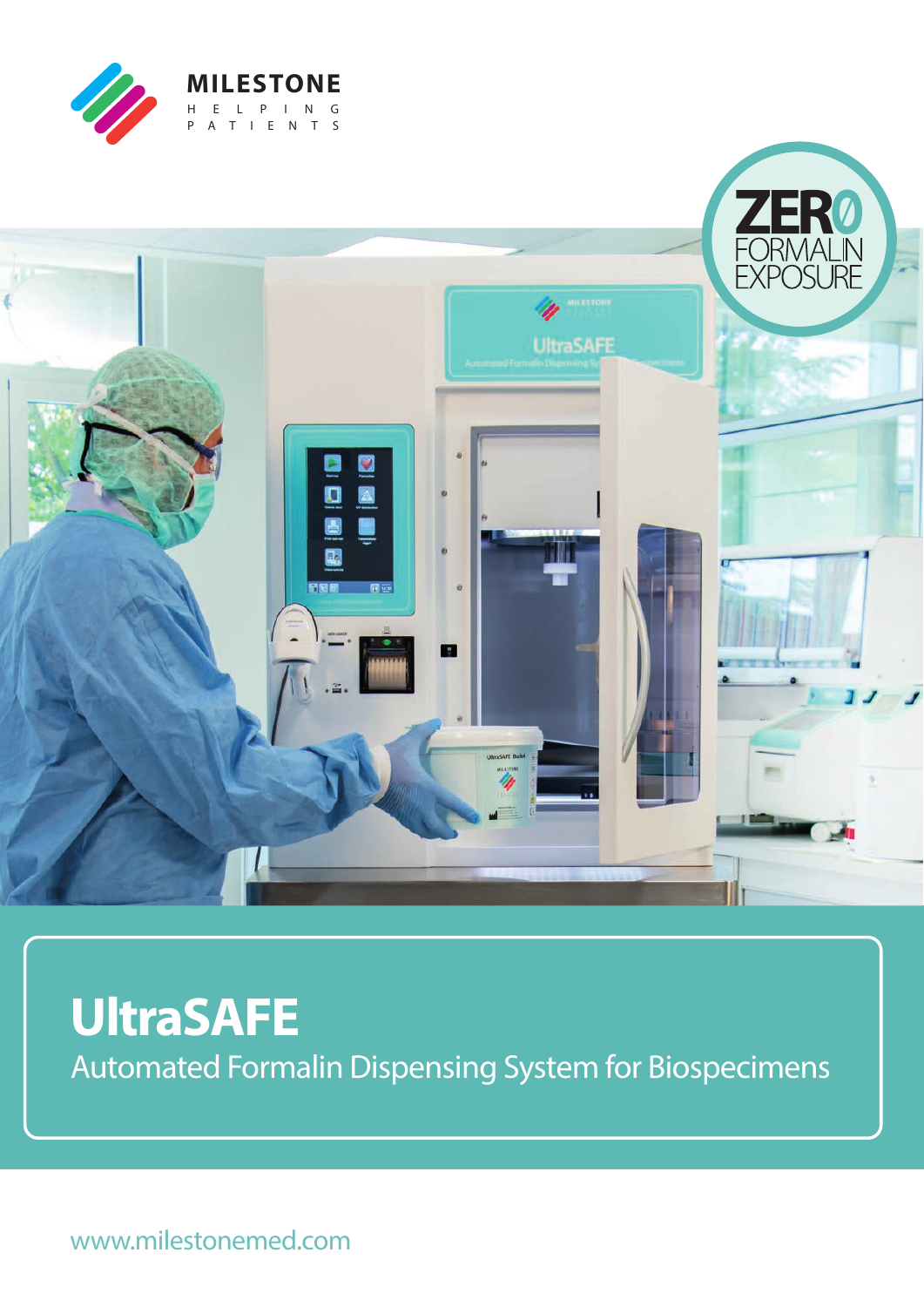### **Envision an innovative, automatic system that:**

- Eliminates formalin exposure for personnel in the OR and pathology labs
- Guarantees full biospecimen safety and traceability
- Allows perioperative nurses and pathologists to optimize their workflow
- Standardizes the formalin volume/specimen weight ratio
- Certifies the time to fixation for a reliable, preanalytical step, diagnosis

### **Your vision is now a reality: UltraSAFE**

## **The Game Changer for Formalin Control**

- Automatic formalin dispensing according to biospecimen weight
- Easy and fast operation. I.e. 1 L of fixative dispensed in 20 seconds
- Engineered to work as a stand-alone system
- Built-in filter eliminates the need to connect to an external exhaust system
- Built-in printer for full documentation and traceability

### **State-of-the-Art Bucket Technology\***



- Custom buckets designed to accommodate current pathology workflow
- Laser engraved, unique bucket ID for full traceability
- Buckets available in 1, 3, 5 or 10 liter capacities
- Unique sealing valve built-in to bucket lids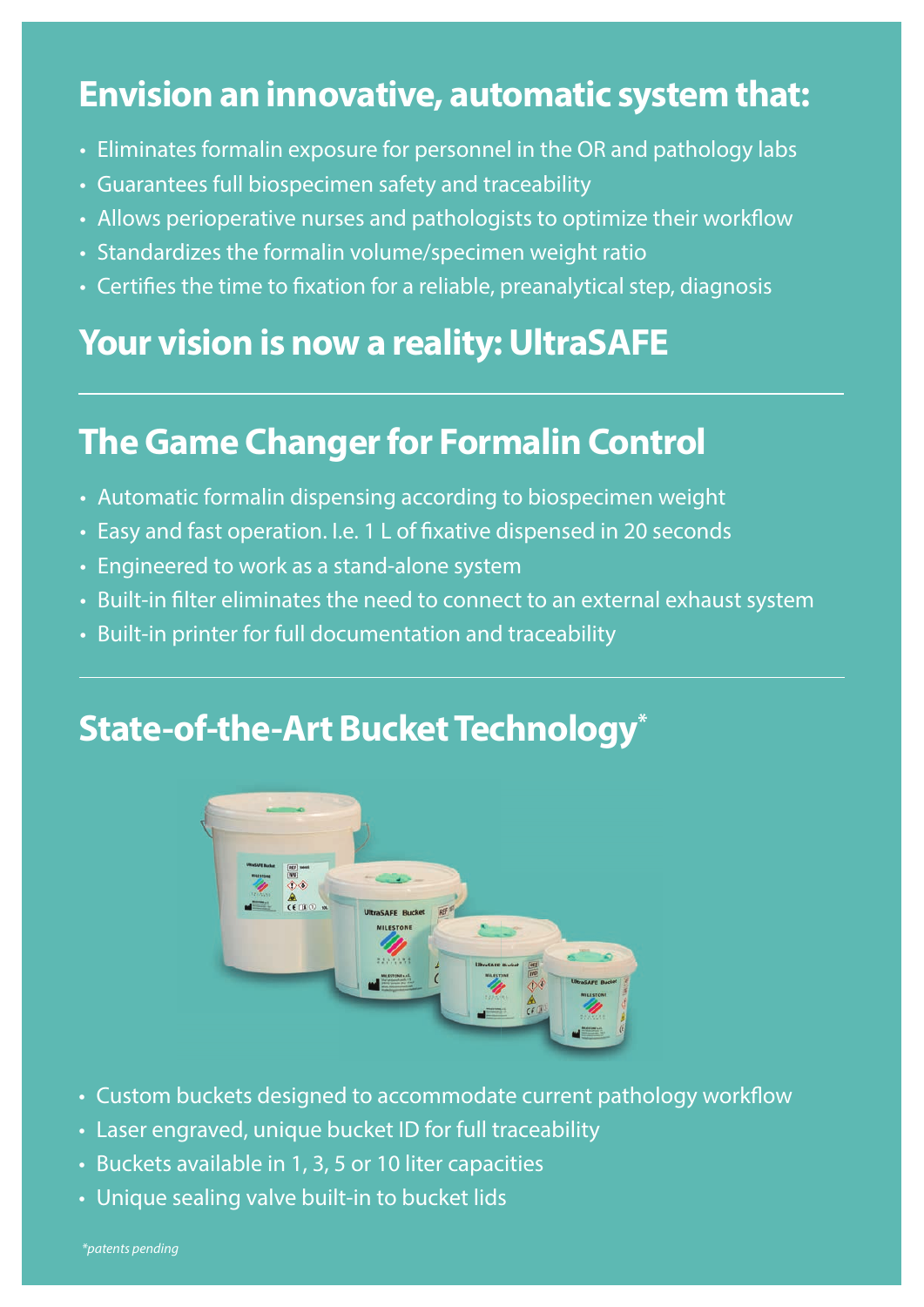



**The Innovative Solution for a Formalin-Free OR and Lab Environment**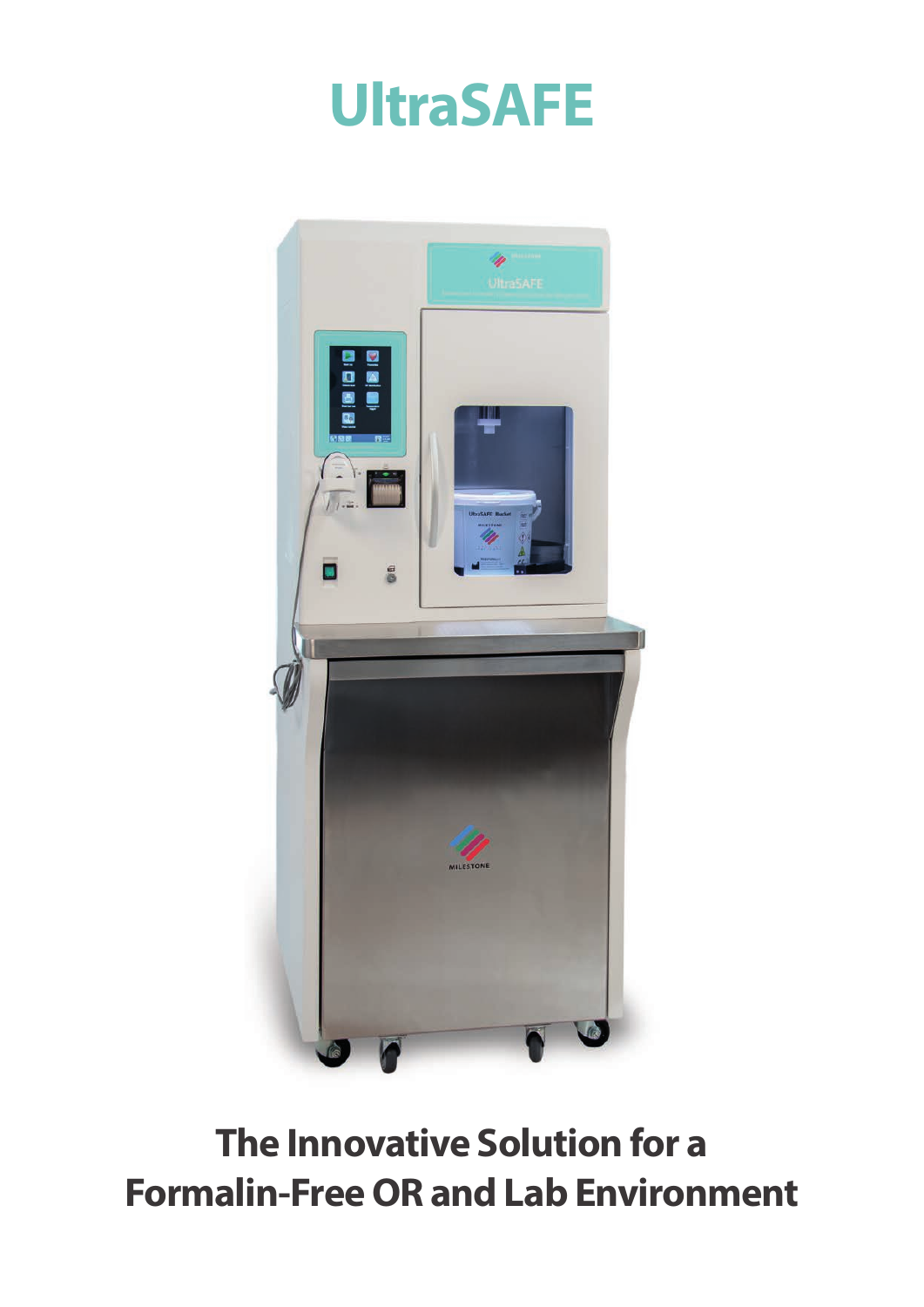#### **OUR COMMON GOAL: ZERO FORMALIN EXPOSURE**

#### **The Problem**

In 2006, formaldehyde was declared Carcinogenic and Mutagenic to humans by I.A.R.C. (International Agency for Research on Cancer). In today's labs, formaldehyde is the standard fixative for collecting and storing biospecimens for pathological examinations and diagnoses. Operators, from operating rooms to pathology departments, risk high levels of exposure to formaldehyde fumes. Therefore, hospital and clinic safety departments are required to adopt precautions to ensure the safety of their personnel.

#### **The Solution**

UltraSAFE is Milestone's solution to formaldehyde reclassification. Using a unique, patent applied for, technology, different sized buckets are automatically filled with formalin in the "Dirty Room", which preserves the biospecimen in fixative right after the surgical excision. This allows for total operator safety, assuring a formalin-free OR environment.

#### UltraSAFE: Unique Valve Design

UltraSAFE buckets are available in four standard sizes; 1, 3, 5 or 10 liters. All buckets have, built-in to the lid, an exclusive quadricuspid valve. This valve is specifically designed to prevent the escape of formalin fumes during operation and, at the same time, allows for formalin dispensing using UltraSAFE's automatic filling. An additional cap attached to the valve seals the bucket for extra safety during transportation. On the bucket's lid, a unique 2D barcode ensures biospecimen traceability. The UltraSAFE software can be used to associate this 2D barcode with the biospecimen ID number for full patient safety.



*Quadricuspid valve during operation*



*Closed quadricuspid valve during trasportation and storage*



**DANGER**

**FORMALDEHYDE MAY CAUSE CANCER**

**CAUSES SKIN, EYE, AND RESPIRATORY IRRITATION AUTHORIZED PERSONNEL ONLY**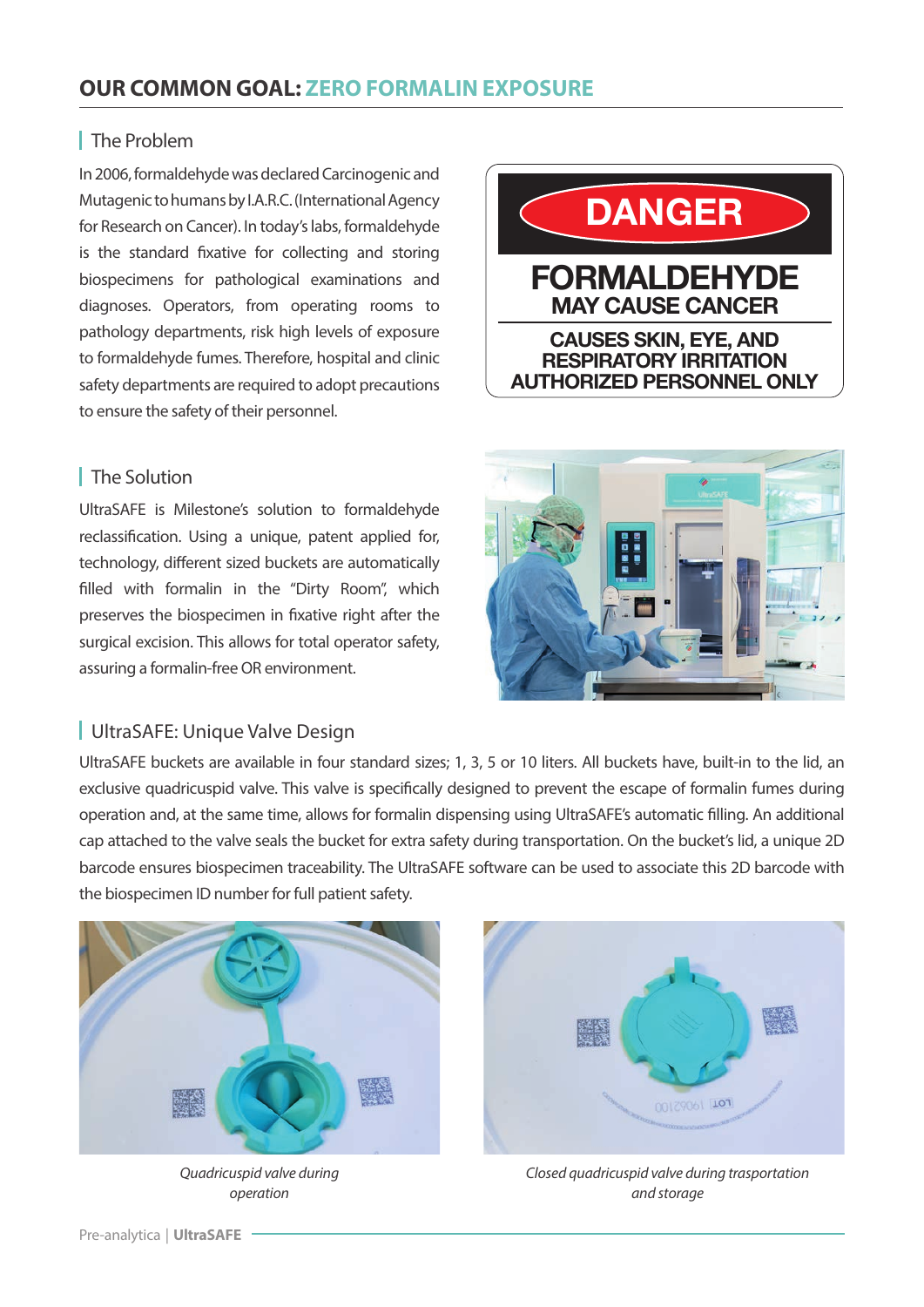### **UltraSAFE: SAFE AND EASY OPERATION**

#### Full Documentation for Enhanced Traceability



In the OR, surgical biospecimens are placed in an empty bucket



The operator places the lid, with the unique sealing valve, on the bucket



The bucket is scanned for identification and tracking purposes



The operator places the bucket in the work chamber and...



...presses the"Start" icon on the touchscreen



The bucket is automatically centered and the weight of the biospecimen is detected



The automatic filling system is lowered and the dispensing nozzle penetrates the seal valve



Formalin is added until the preset ratio is achieved (formalin/ weight of specimen)



For additional safety during transportation, the operator closes the cap on the top of the seal valve